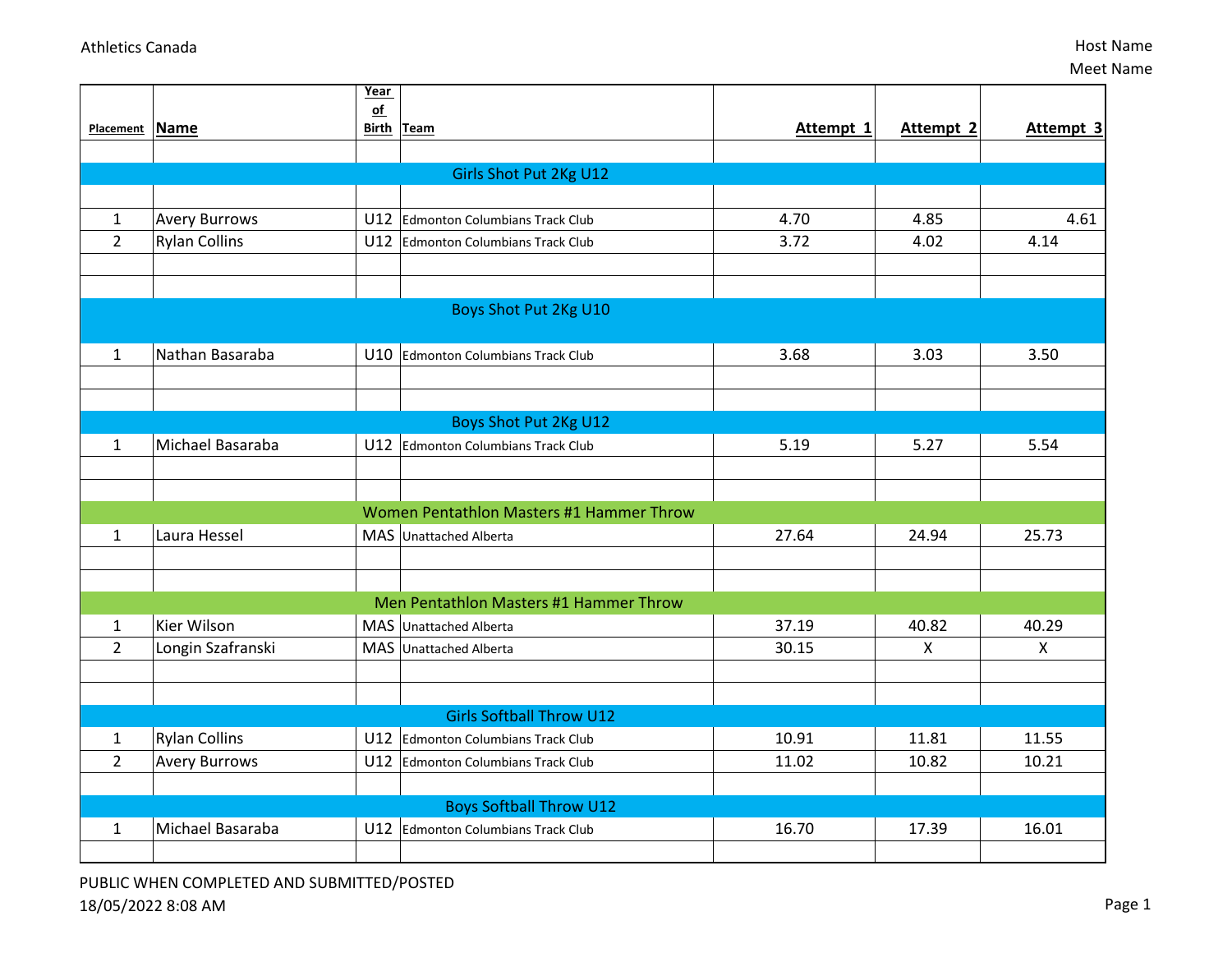| Attempt 4 | Attempt 5 | Attempt 6 | <b>Best</b> |  |
|-----------|-----------|-----------|-------------|--|
|           |           |           |             |  |
|           |           |           |             |  |
|           |           |           | 4.85        |  |
|           |           |           | 4.14        |  |
|           |           |           |             |  |
|           |           |           |             |  |
|           |           |           |             |  |
|           |           |           | 3.68        |  |
|           |           |           |             |  |
|           |           |           |             |  |
|           |           |           | 5.54        |  |
|           |           |           |             |  |
|           |           |           |             |  |
|           |           |           | 27.64       |  |
|           |           |           |             |  |
|           |           |           |             |  |
|           |           |           | 40.82       |  |
|           |           |           | 30.15       |  |
|           |           |           |             |  |
|           |           |           |             |  |
|           |           |           | 11.81       |  |
|           |           |           | 11.02       |  |
|           |           |           |             |  |
|           |           |           | 17.39       |  |
|           |           |           |             |  |
|           |           |           |             |  |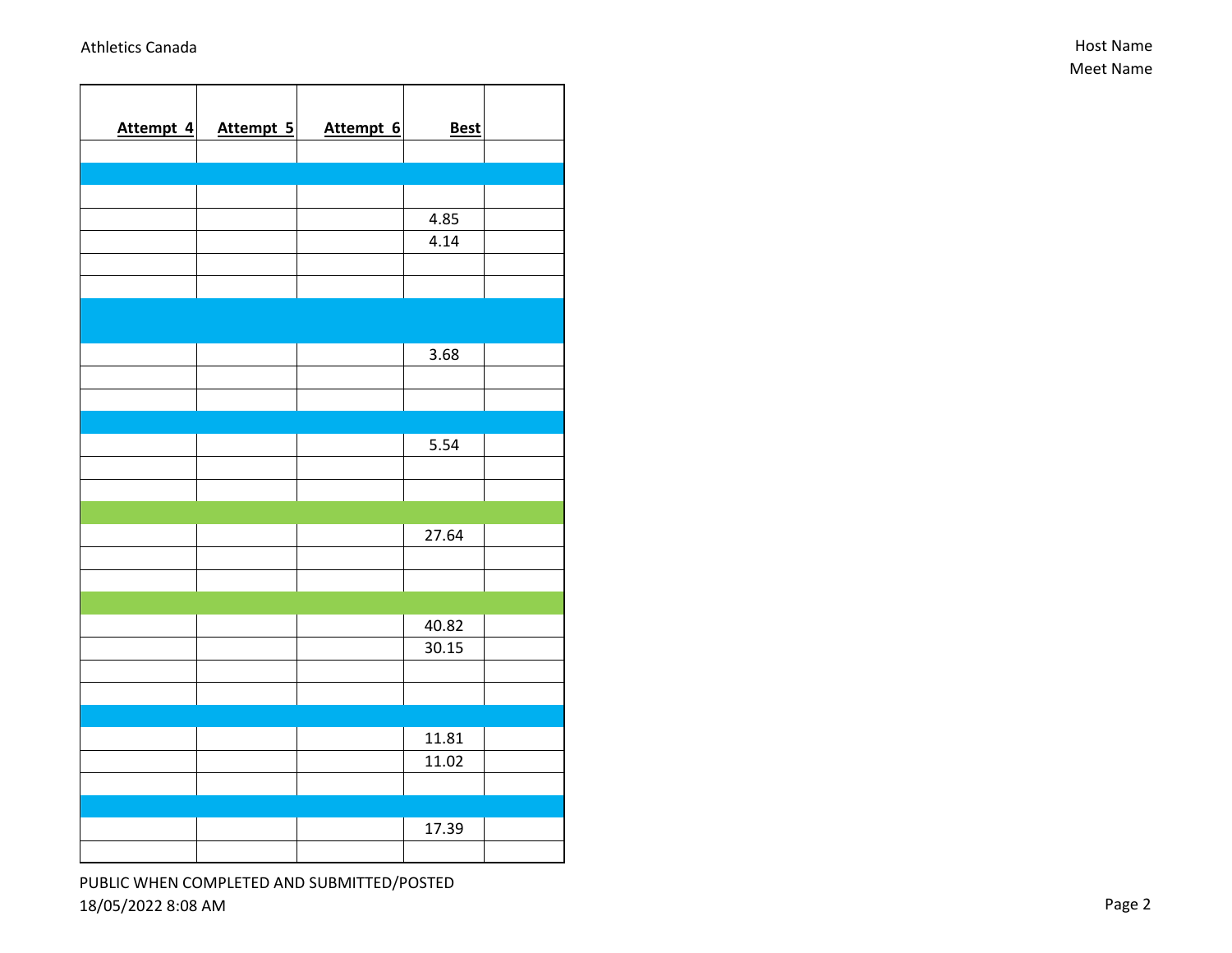|                |                      | Year                      |                                            |             |           |              |
|----------------|----------------------|---------------------------|--------------------------------------------|-------------|-----------|--------------|
| Placement Name |                      | $\underline{\mathsf{of}}$ | Birth Team                                 | Attempt 1   | Attempt 2 | Attempt 3    |
|                |                      |                           | <b>Boys Softball Throw U10</b>             |             |           |              |
| 1              | Nathan Basaraba      | U10                       | Edmonton Columbians Track Club             | 7.33        | 8.26      | 8.68         |
|                |                      |                           |                                            |             |           |              |
|                |                      |                           | <b>Girls Turbo Javelin U12</b>             |             |           |              |
| 1              | <b>Rylan Collins</b> | U12                       | Edmonton Columbians Track Club             | 5.23        | 7.49      | 5.90         |
| $\overline{2}$ | <b>Avery Burrows</b> |                           | U12 Edmonton Columbians Track Club         | 6.55        | 6.08      | 5.51         |
|                |                      |                           |                                            |             |           |              |
|                |                      |                           |                                            |             |           |              |
|                |                      |                           | <b>Boys Turbo Javelin U12</b>              |             |           |              |
| $\mathbf{1}$   | Michael Basaraba     |                           | U12 Edmonton Columbians Track Club         | 8.92 8.31   |           | 11.95        |
|                |                      |                           |                                            |             |           |              |
|                |                      |                           | <b>Boys Turbo Javelin U12</b>              |             |           |              |
| $\mathbf{1}$   | Nathan Basaraba      | U10                       | Edmonton Columbians Track Club             | 6.21 7.00   |           | 7.24         |
|                |                      |                           |                                            |             |           |              |
|                |                      |                           | Men Shot Put 4kg U16                       |             |           |              |
| 1              | Micah Brown          | U16                       | Leduc Track and Field Club                 | 9.83 9.68   |           | 9.13         |
| $\overline{2}$ | Joel Thorpe          | U16                       | Leduc Track and Field Club                 | 7.28 7.20   |           | 7.15         |
| 3              | <b>Justin Schulz</b> | U16                       | St. Albert Mustangs Track & Field Club     | 7.54 7.53   |           | 6.83         |
| 4              | Sam Newans           | U16                       | <b>Edmonton Columbians Track Club</b>      | 7.13 7.33   |           | X            |
|                |                      |                           |                                            |             |           |              |
|                |                      |                           |                                            |             |           |              |
|                |                      |                           | Men Shot Put 5kg U18                       |             |           |              |
| 1              | Jake McEachern       |                           | U18 Split City Sonics                      | 14.75 15.81 |           | 14.82        |
| $\overline{2}$ | Joshua Nwosu         |                           | U18 Edmonton Columbians Track Club         | 9.88 9.46   |           | 9.73         |
| 3              | Cole Doud            |                           | U18 Split City Sonics                      | 7.67 7.78   |           | 7.83         |
|                |                      |                           |                                            |             |           |              |
|                |                      |                           |                                            |             |           |              |
|                |                      |                           | <b>Women Hammer Throw 4Kg U20</b>          |             |           |              |
| 1              | Lauren Friesen       |                           | U20 St. Albert Mustangs Track & Field Club | 45.22       | X         | 45.89        |
| $\overline{2}$ | Lauryn Morris        | U20                       | Unattached Alberta                         | 40.88       | Χ         | $\mathsf{X}$ |
| 3              | <b>Avery Sluik</b>   | U20                       | Edmonton Columbians Track Club             | 35.10       | 37.39     | 39.33        |
| 4              | Nicole Nilsson       |                           | U20 Split City Sonics                      | 34.60       | 33.20     | 35.18        |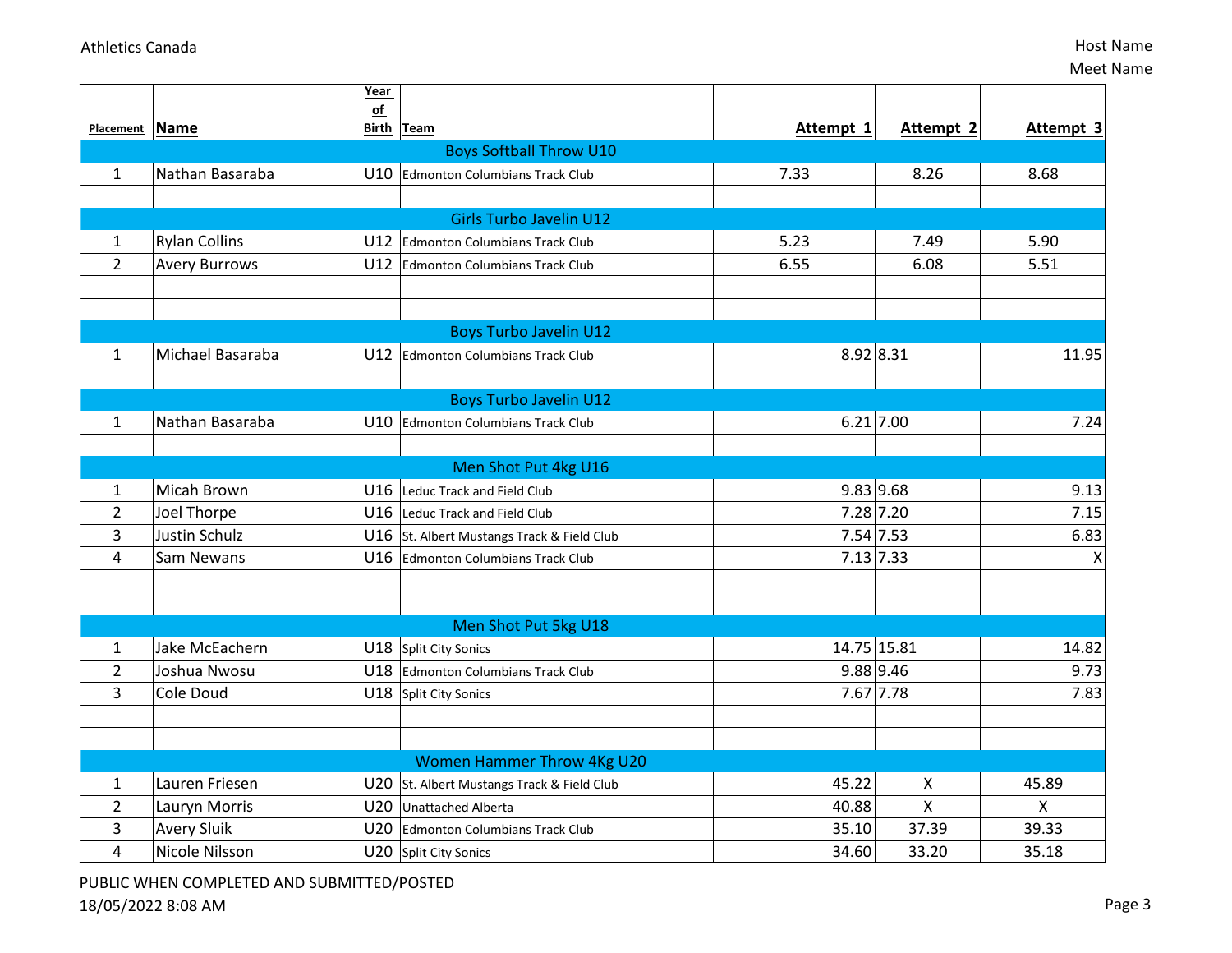| Attempt 4 | Attempt 5 | Attempt 6 | <b>Best</b> |  |
|-----------|-----------|-----------|-------------|--|
|           |           |           |             |  |
|           |           |           | 8.68        |  |
|           |           |           |             |  |
|           |           |           |             |  |
|           |           |           | 7.49        |  |
|           |           |           | 6.55        |  |
|           |           |           |             |  |
|           |           |           |             |  |
|           |           |           |             |  |
|           |           |           | 11.95       |  |
|           |           |           |             |  |
|           |           |           |             |  |
|           |           |           | 7.24        |  |
|           |           |           |             |  |
|           |           |           |             |  |
| 8.72      | 9.10      | 9.66      | 9.83        |  |
| 7.89      | 7.79      | 7.68      | 7.89        |  |
| 7.53      | 7.09      | 7.69      | 7.69        |  |
| X         | X         | X         | 7.33        |  |
|           |           |           |             |  |
|           |           |           |             |  |
|           |           |           |             |  |
| $16.22$ X |           | 14.89     | 16.22       |  |
| 8.74      | 8.36      | 8.97      | 9.88        |  |
| 6.62      | 5.96      | 7.95      | 7.95        |  |
|           |           |           |             |  |
|           |           |           |             |  |
|           |           |           |             |  |
| X         | 46.67     | Χ         | 46.67       |  |
| Χ         | X         | X         | 40.88       |  |
| 36.27     | 39.34     | 34.31     | 39.34       |  |
| 34.51     | Χ         | 35.24     | 35.24       |  |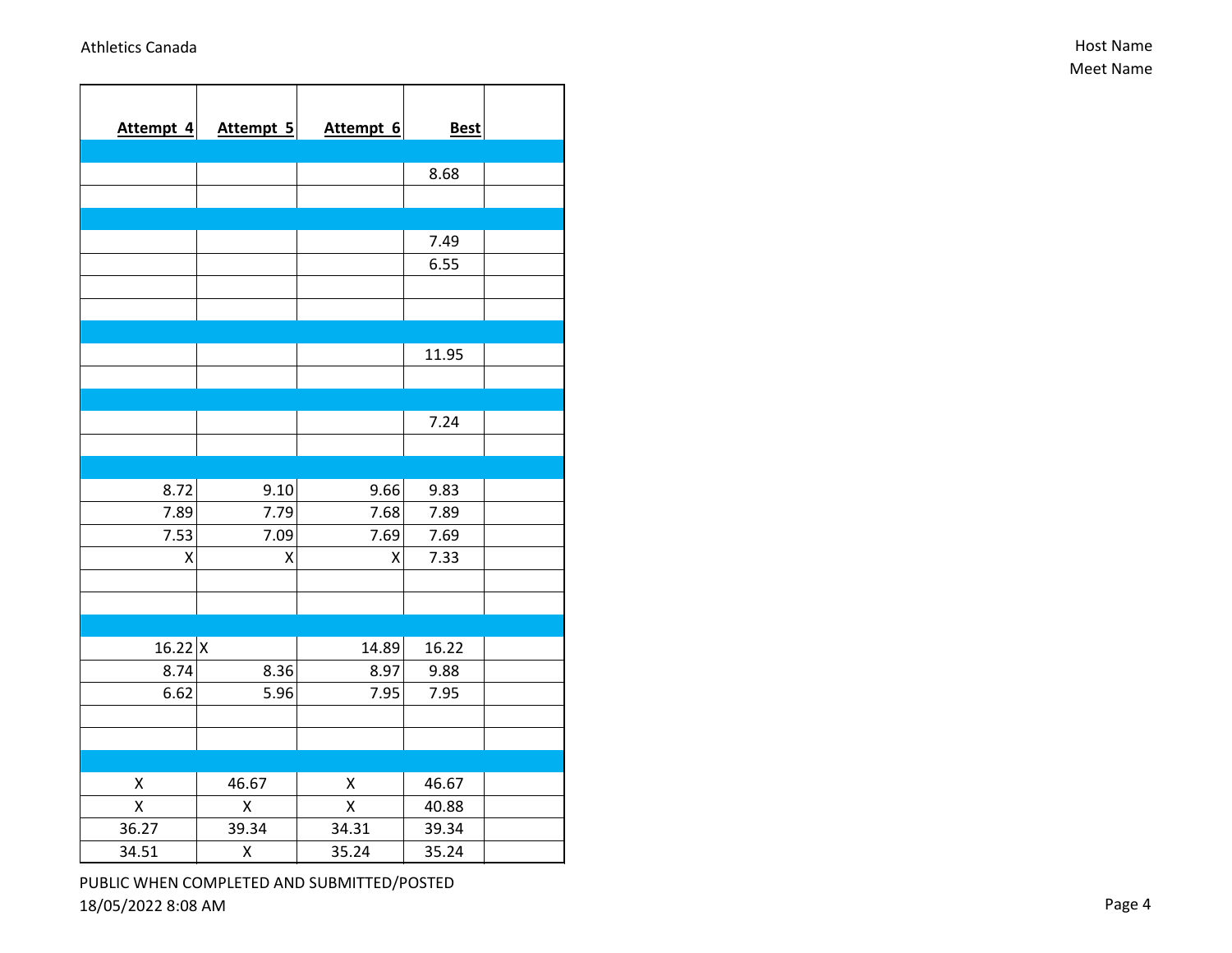|                |                        | <b>Year</b>     |                                            |              |           |           |
|----------------|------------------------|-----------------|--------------------------------------------|--------------|-----------|-----------|
|                |                        | of              |                                            | Attempt 1    |           |           |
| Placement Name |                        |                 | Birth Team                                 |              | Attempt 2 | Attempt 3 |
|                |                        |                 |                                            |              |           |           |
|                |                        |                 | <b>Women Hammer Throw 3Kg U16</b>          |              |           | 36.36     |
| 1              | Sydney Kube            |                 | U16 St. Albert Mustangs Track & Field Club | 33.05        | 37.84     |           |
| $\overline{2}$ | Gabrielle Kube         |                 | U16 St. Albert Mustangs Track & Field Club | $\mathsf{X}$ | X         | 23.30     |
|                |                        |                 |                                            |              |           |           |
|                |                        |                 | <b>Women Hammer Throw Masters</b>          |              |           |           |
| $\mathbf{1}$   | Laura Hessel           |                 | MAS Unattached Alberta                     | Χ            | 27.23     | 26.38     |
|                |                        |                 |                                            |              |           |           |
|                |                        |                 | <b>Men Shot Put Masters</b>                |              |           |           |
| 1              | Longin Szafranski      |                 | MAS Unattached Alberta                     | 10.46        | 10.23     | 10.61     |
| $\overline{2}$ | Bruce Foster           |                 | MAS Unattached Alberta                     | $\mathsf{X}$ | 9.71      | 9.48      |
| $\overline{3}$ | Dallas Kendrick        |                 | MAS Edmonton Columbians Track Club         | 9.46         | 8.34      | 8.99      |
|                |                        |                 |                                            |              |           |           |
|                |                        |                 |                                            |              |           |           |
|                |                        |                 | Men Shot Put 6Kg U20                       |              |           |           |
| 1              | Tristan Freiesen       | U20             | Medicine Hat Panthers Track And Field Club | 12.07        | X         | 13.34     |
| $\overline{2}$ | Riley Friesen          | U <sub>20</sub> | Medicine Hat Panthers Track And Field Club | 11.27        | 11.59     | 11.80     |
| 3              | Logan Shaver           |                 | U20 Edmonton Columbians Track Club         | 7.99         | 8.00      | 7.77      |
|                |                        |                 |                                            |              |           |           |
|                |                        |                 |                                            |              |           |           |
|                |                        |                 | Women Shot Put 3Kg U16                     |              |           |           |
| 1              | Andrea Jacob           |                 | U16 Leduc Track and Field Club             | 8.77         | 8.39      | 8.93      |
| $\overline{2}$ | Sydney Kube            |                 | U16 St. Albert Mustangs Track & Field Club | 7.18         | 7.07      | 7.2       |
| 3              | Gabrielle Kube         |                 | U16 St. Albert Mustangs Track & Field Club | 5.73         | 6.02      | 5.37      |
| 4              | Sarra Dobson           |                 | U16 Edmonton Columbians Track Club         | 6.35         | 5.26      | 5.62      |
|                |                        |                 |                                            |              |           |           |
|                |                        |                 |                                            |              |           |           |
|                |                        |                 | Women Shot Put 3Kg U18                     |              |           |           |
| 1              | Lauren Dellezay        |                 | U18 Leduc Track and Field Club             | X            | 7.84      | 9.02      |
| $\overline{2}$ | <b>Fabiola Turcios</b> |                 | U18 Edmonton Columbians Track Club         | 7.33         | 8.33      | 8.27      |
|                |                        |                 |                                            |              |           |           |
|                |                        |                 |                                            |              |           |           |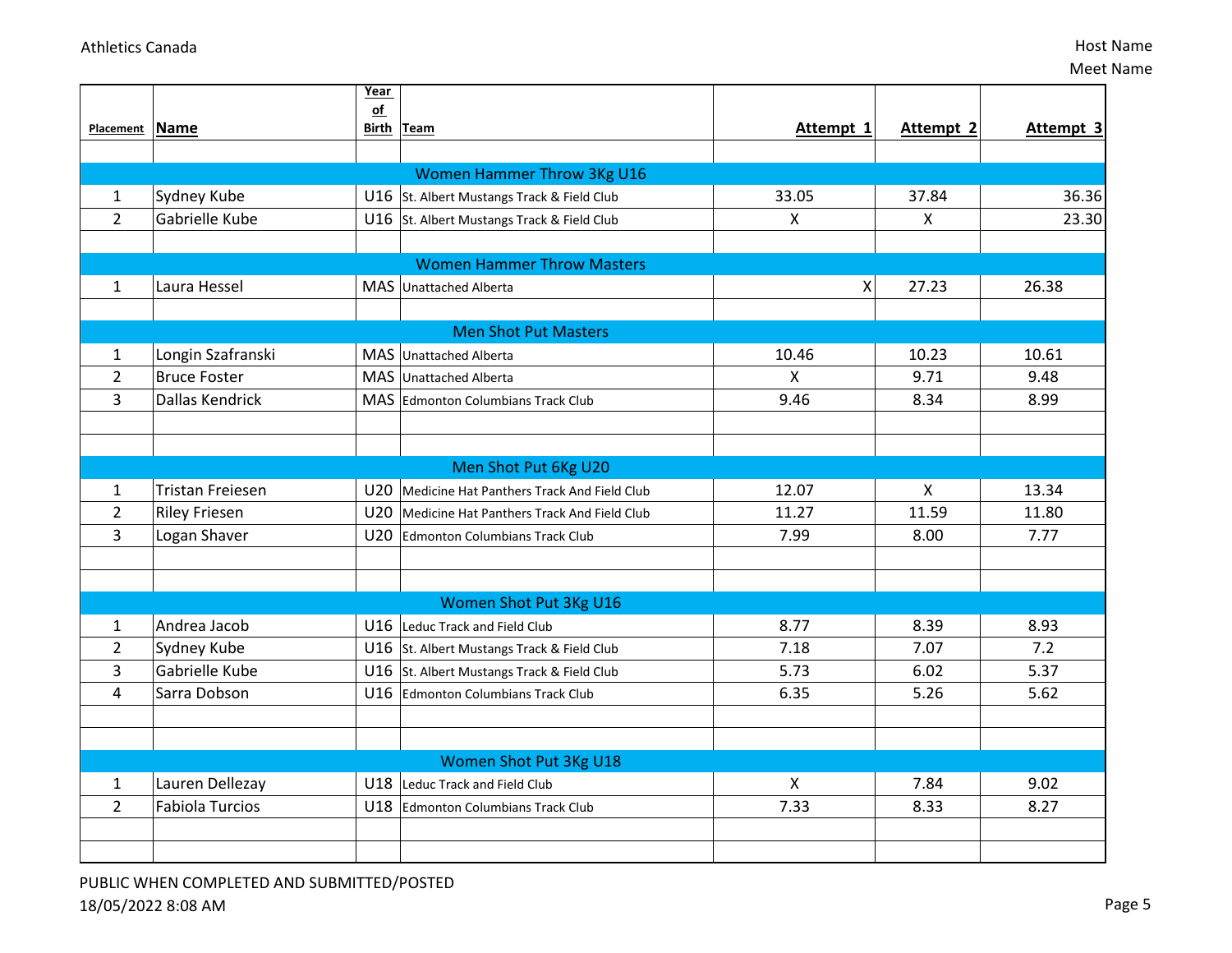| Attempt 4 | Attempt 5 | Attempt 6 | <b>Best</b> |  |
|-----------|-----------|-----------|-------------|--|
|           |           |           |             |  |
|           |           |           |             |  |
| 36.92     | 33.61     | 38.20     | 38.20       |  |
| 24.95     | 26.48     | 29.02     | 29.02       |  |
|           |           |           |             |  |
|           |           |           |             |  |
| 25.8      | 26.63     | 24.35     | 27.23       |  |
|           |           |           |             |  |
|           |           |           |             |  |
| 10.53     | Χ         | X         | 10.61       |  |
| 9.48      | X         | Χ         | 9.71        |  |
| 9.18      | 9.34      | Χ         | 9.46        |  |
|           |           |           |             |  |
|           |           |           |             |  |
|           |           |           |             |  |
| Χ         | 13.71     | 13.39     | 13.71       |  |
| 11.70     | 11.74     | Χ         | 11.80       |  |
| 7.83      | 8.00      | 9.07      | 9.07        |  |
|           |           |           |             |  |
|           |           |           |             |  |
|           |           |           |             |  |
| 8.40      | 8.65      | 8.74      | 8.93        |  |
| 7.38      | 7.27      | 7.44      | 7.44        |  |
| 5.81      | 5.89      | 6.36      | 6.36        |  |
| 5.62      | 5.60      | 5.21      | 6.35        |  |
|           |           |           |             |  |
|           |           |           |             |  |
|           |           |           |             |  |
| 8.85      | 9.00      | 8.64      | 9.02        |  |
| 8.27      | 8.64      | 8.29      | 8.64        |  |
|           |           |           |             |  |
|           |           |           |             |  |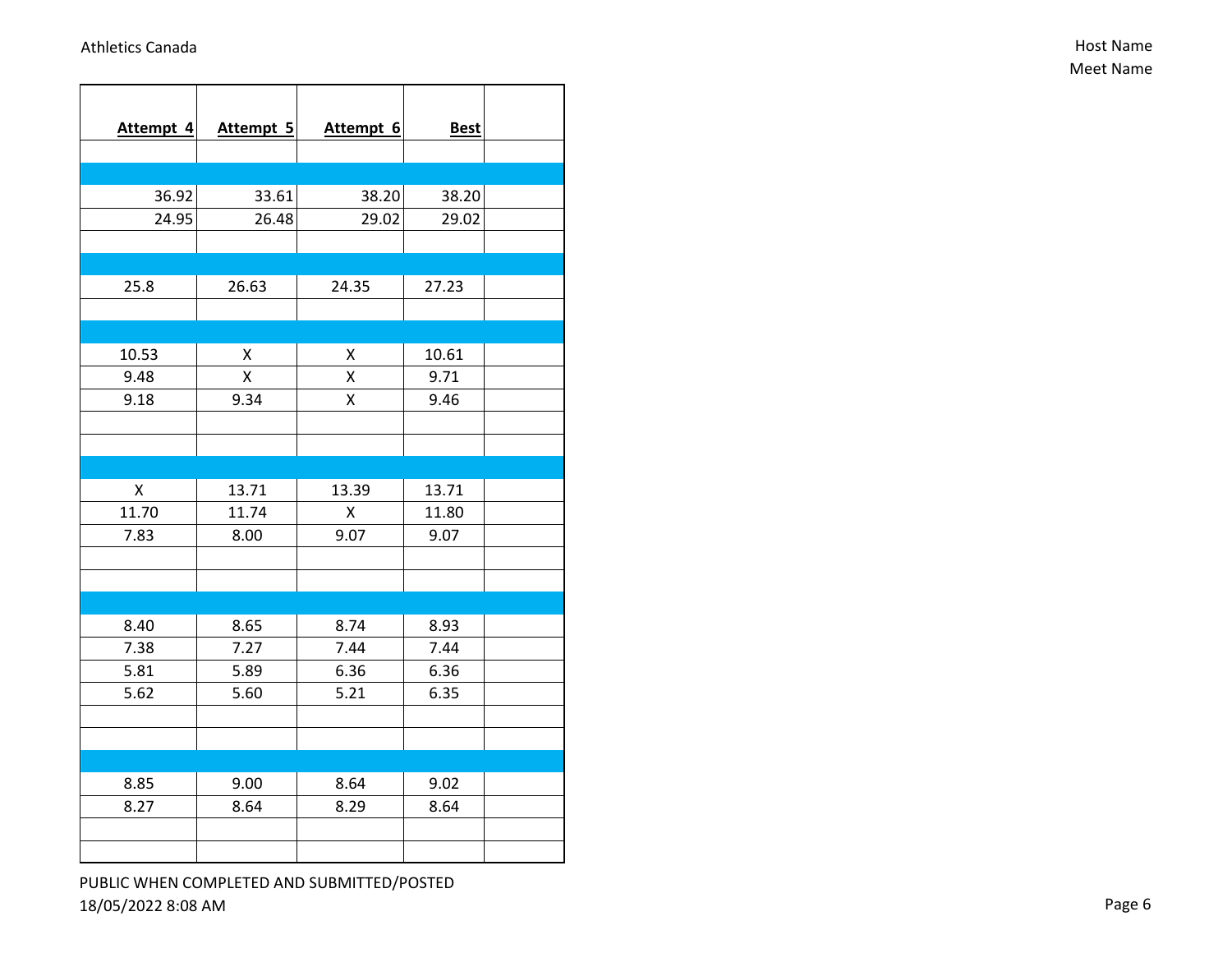|                |                        | Year       |                                                |                           |                           |                |  |  |  |  |
|----------------|------------------------|------------|------------------------------------------------|---------------------------|---------------------------|----------------|--|--|--|--|
| Placement Name |                        | $of$       | Birth Team                                     | Attempt 1                 | Attempt 2                 | Attempt 3      |  |  |  |  |
|                | Women Shot Put 4Kg U20 |            |                                                |                           |                           |                |  |  |  |  |
| $\mathbf{1}$   | Lauryn Morris          | U20        | Unattached Alberta                             | 10.61                     | 10.57                     | 10.5           |  |  |  |  |
| $\overline{2}$ | <b>Avery Sluik</b>     |            | U20 Edmonton Columbians Track Club             | 9.86                      | 9.17                      | 9.40           |  |  |  |  |
| 3              | Lauren Friesen         |            | U20 St. Albert Mustangs Track & Field Club     | 8.76                      | 8.50                      | 8.43           |  |  |  |  |
| $\overline{4}$ | Nicole Nilsson         | U20        | Split City Sonics                              | 7.34                      | 7.53                      | 7.54           |  |  |  |  |
|                |                        |            |                                                |                           |                           |                |  |  |  |  |
|                |                        |            |                                                |                           |                           |                |  |  |  |  |
|                |                        |            | <b>Women Shot Put Masters</b>                  |                           |                           |                |  |  |  |  |
| $\mathbf{1}$   | Laura Hessel           |            | MAS Unattached Alberta                         | $\mathsf{x}$              | 6.10                      | 7.07           |  |  |  |  |
| $\overline{2}$ | Loretta Amerongen      |            | MAS Edmonton Columbians Track Club             | 6.54                      | 6.18                      | 6.29           |  |  |  |  |
|                |                        |            |                                                |                           |                           |                |  |  |  |  |
|                |                        |            | Men Hammer Throw 4kg U16                       |                           |                           |                |  |  |  |  |
| 1              | <b>Justin Schulz</b>   |            | U16 St. Albert Mustangs Track & Field Club     | 27.46                     | 27.97                     | X              |  |  |  |  |
|                |                        |            |                                                |                           |                           |                |  |  |  |  |
|                |                        |            |                                                |                           |                           |                |  |  |  |  |
|                |                        |            | <b>Men Hammer Throw 5kg U18</b>                |                           |                           |                |  |  |  |  |
| $\mathbf{1}$   | Jake McEachern         |            | U18 Split City Sonics                          | 62.94                     | $\boldsymbol{\mathsf{X}}$ | 67.65          |  |  |  |  |
| $\overline{2}$ | Joshua Nwosu           |            | U18 Edmonton Columbians Track Club             | 23.45                     | 22.61                     | 23.39          |  |  |  |  |
| $\overline{3}$ | Cole Doud              |            | U18 Split City Sonics                          | 13.46                     | 17.71                     | $\mathsf{X}$   |  |  |  |  |
|                |                        |            |                                                |                           |                           |                |  |  |  |  |
|                |                        |            |                                                |                           |                           |                |  |  |  |  |
|                |                        |            | Men Hammer Throw 6kg U20                       |                           |                           |                |  |  |  |  |
| 1              | Sean Reimer            |            | U20 Split City Sonics                          | $\boldsymbol{\mathsf{X}}$ | 59.78                     | X              |  |  |  |  |
| $\overline{2}$ | <b>Tristan Friesen</b> | U20        | Medicine Hat Panthers Track And Field Club     | 27.19                     | 27.14                     | X              |  |  |  |  |
| 3              | <b>Riley Friesen</b>   |            | U20 Medicine Hat Panthers Track And Field Club | 21.57                     | $\boldsymbol{\mathsf{X}}$ | 26.62          |  |  |  |  |
|                |                        |            |                                                |                           |                           |                |  |  |  |  |
|                |                        |            | <b>Men Hammer Throw Masters</b>                |                           |                           |                |  |  |  |  |
| 1              | Kier Wilson            |            | MAS Unattached Alberta                         | 39.93                     | 41.11                     | 41.60          |  |  |  |  |
| $\overline{2}$ | Longin Szafranski      | <b>MAS</b> | <b>Unattached Alberta</b>                      | 30.83                     | $\boldsymbol{\mathsf{X}}$ | $\pmb{\times}$ |  |  |  |  |
|                |                        |            |                                                |                           |                           |                |  |  |  |  |
|                |                        |            |                                                |                           |                           |                |  |  |  |  |
|                |                        |            | Women Pentathlon Masters #2 Shot Put           |                           |                           |                |  |  |  |  |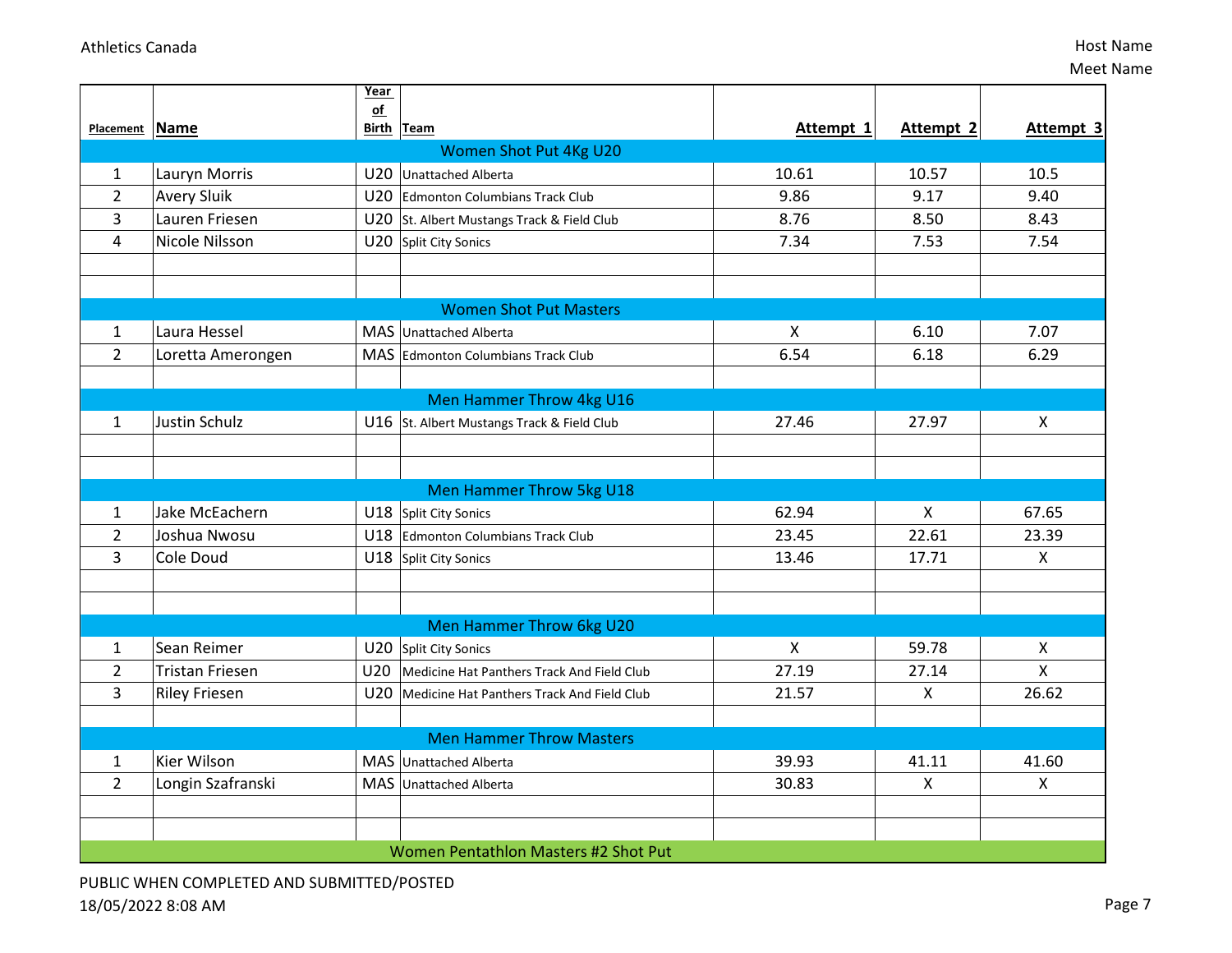| Attempt 4 | Attempt 5 | Attempt 6 | <b>Best</b> |  |
|-----------|-----------|-----------|-------------|--|
|           |           |           |             |  |
| 10.88     | 10.74     | Χ         | 10.88       |  |
| 9.65      | 8.88      | 9.01      | 9.86        |  |
| 8.31      | 8.08      | 8.62      | 8.76        |  |
| 6.93      | 7.39      | 7.36      | 7.54        |  |
|           |           |           |             |  |
|           |           |           |             |  |
|           |           |           |             |  |
| 7.22      | 7.50      | 6.79      | 7.50        |  |
| 6.87      | 7.06      | 6.85      | 7.06        |  |
|           |           |           |             |  |
|           |           |           |             |  |
| X         | Χ         | Χ         | 27.97       |  |
|           |           |           |             |  |
|           |           |           |             |  |
|           |           |           |             |  |
| 64.05     | Χ         | X         | 67.65       |  |
| 23.72     | Χ         | X         | 23.72       |  |
| 19.17     | Χ         | 16.75     | 19.17       |  |
|           |           |           |             |  |
|           |           |           |             |  |
|           |           |           |             |  |
| Χ         | Χ         | Χ         | 59.78       |  |
| X         | 32.12     | X         | 32.12       |  |
| Χ         | 26.31     | 27.54     | 27.54       |  |
|           |           |           |             |  |
|           |           |           |             |  |
| 40.06     | 42.53     | 42.41     | 42.53       |  |
| 33.87     | Χ         | Χ         | 33.87       |  |
|           |           |           |             |  |
|           |           |           |             |  |
|           |           |           |             |  |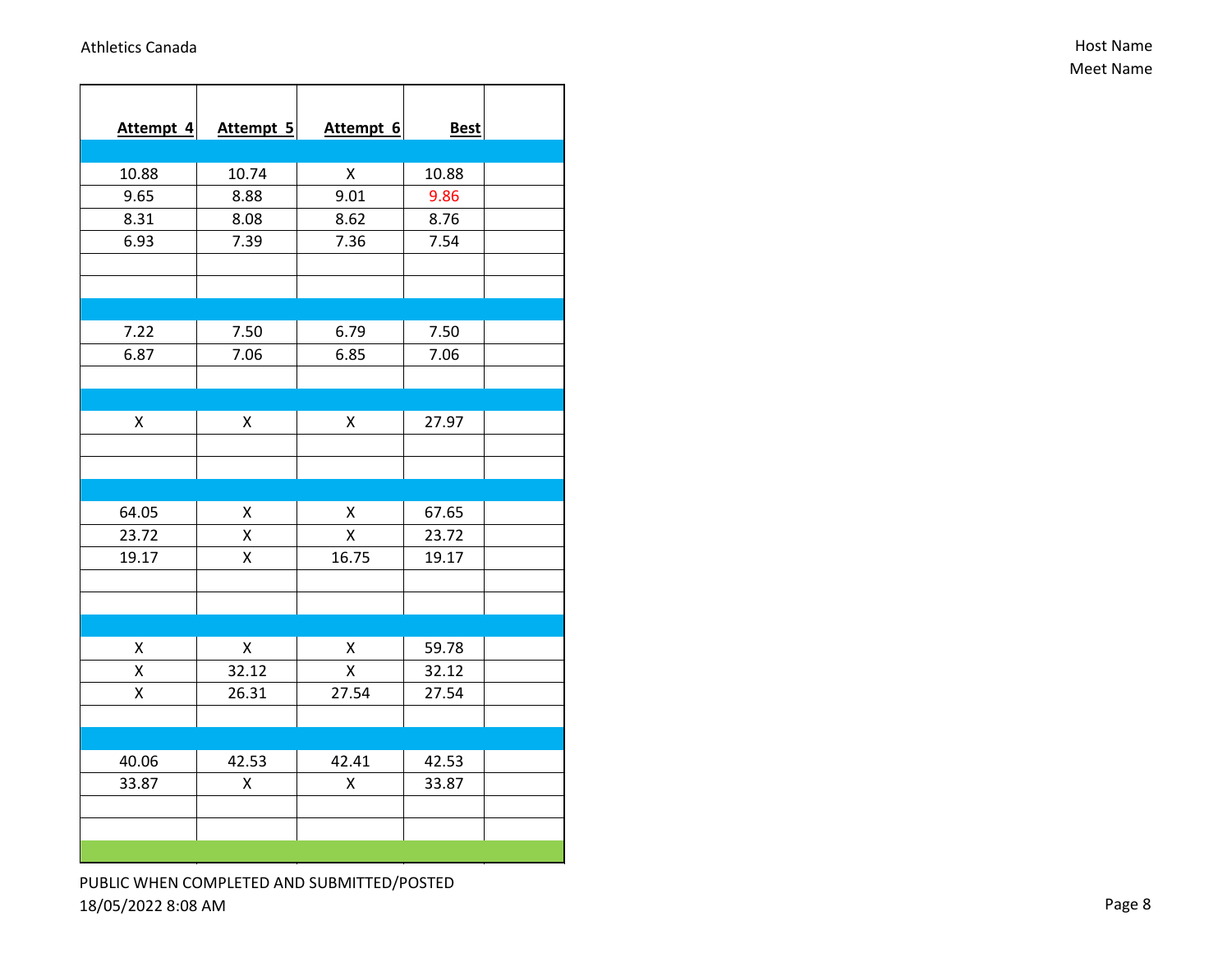|                |                   | <b>Year</b> |                                            |                           |                |              |
|----------------|-------------------|-------------|--------------------------------------------|---------------------------|----------------|--------------|
| Placement Name |                   | of          | Birth Team                                 | Attempt 1                 | Attempt 2      | Attempt 3    |
|                | Laura Hessel      |             |                                            | 6.92                      |                | 6.89         |
| $\mathbf{1}$   |                   |             | MAS Unattached Alberta                     |                           | X              |              |
|                |                   |             |                                            |                           |                |              |
|                |                   |             | Men Pentathlon Masters #2 Shot Put         |                           |                |              |
| $\mathbf{1}$   | Longin Szafranski |             | MAS Unattached Alberta                     | 10.40                     | 10.73          | 10.69        |
| $\overline{2}$ | Kier Wilson       |             | <b>MAS</b> Unattached Alberta              | 7.89                      | 8.47           | 8.69         |
|                |                   |             |                                            |                           |                |              |
|                |                   |             |                                            |                           |                |              |
|                |                   |             | Women Pentathlon Masters #3 Discus Throw   |                           |                |              |
| 1              | Laura Hessel      |             | MAS Unattached Alberta                     | 18.79                     | 21.21          | 20.81        |
|                |                   |             |                                            |                           |                |              |
|                |                   |             | Men Pentathlon Masters #3 Discus Throw     |                           |                |              |
| $\mathbf{1}$   | Longin Szafranski |             | MAS Unattached Alberta                     | $\boldsymbol{\mathsf{X}}$ | X              | 35.39        |
| $\overline{2}$ | Kier Wilson       |             | MAS Unattached Alberta                     | $\pmb{\mathsf{X}}$        | 23.53          | 24.27        |
|                |                   |             |                                            |                           |                |              |
|                |                   |             | Women Pentathlon Masters #4 Javelin        |                           |                |              |
| $\mathbf{1}$   | Laura Hessel      |             | MAS Unattached Alberta                     | 16.70                     | $\pmb{\times}$ | 17.15        |
|                |                   |             |                                            |                           |                |              |
|                |                   |             | Men Pentathlon Masters #4 Javelin Throw    |                           |                |              |
| $\mathbf{1}$   | Kier Wilson       |             | MAS Unattached Alberta                     | 28.22                     | X              | 25.79        |
| $\overline{2}$ | Longin Szafranski |             | MAS Unattached Alberta                     | X                         | 34.15          | 34.15        |
|                |                   |             |                                            |                           |                |              |
|                |                   |             |                                            |                           |                |              |
|                |                   |             | Men Discus Throw 1kg U16                   |                           |                |              |
| $\mathbf{1}$   | Justin Schulz     |             | U16 St. Albert Mustangs Track & Field Club | 22.08                     | X              | $\mathsf{X}$ |
| $\overline{2}$ | Sam Newans        |             | U16 Edmonton Columbians Track Club         | $\mathsf{x}$              | 20.63          | 18.85        |
| 3              | Joel Thorpe       |             | U16 Leduc Track and Field Club             | 16.50                     | 20.55          | 18.07        |
|                |                   |             |                                            |                           |                |              |
|                |                   |             | Men Discus Throw 1.5kg U18                 |                           |                |              |
| 1              | Jake McEachern    |             | U18 Split City Sonics                      | 48.15                     | 45.93          | 47.30        |
| $\overline{2}$ | Joshua Nwosu      |             | U18 Edmonton Columbians Track Club         | 24.46                     | 24.50          | 23.41        |
| 3              | Cole Doud         |             | U18 Split City Sonics                      | 23.35                     | 20.60          | 23.67        |
|                |                   |             |                                            |                           |                |              |
|                |                   |             |                                            |                           |                |              |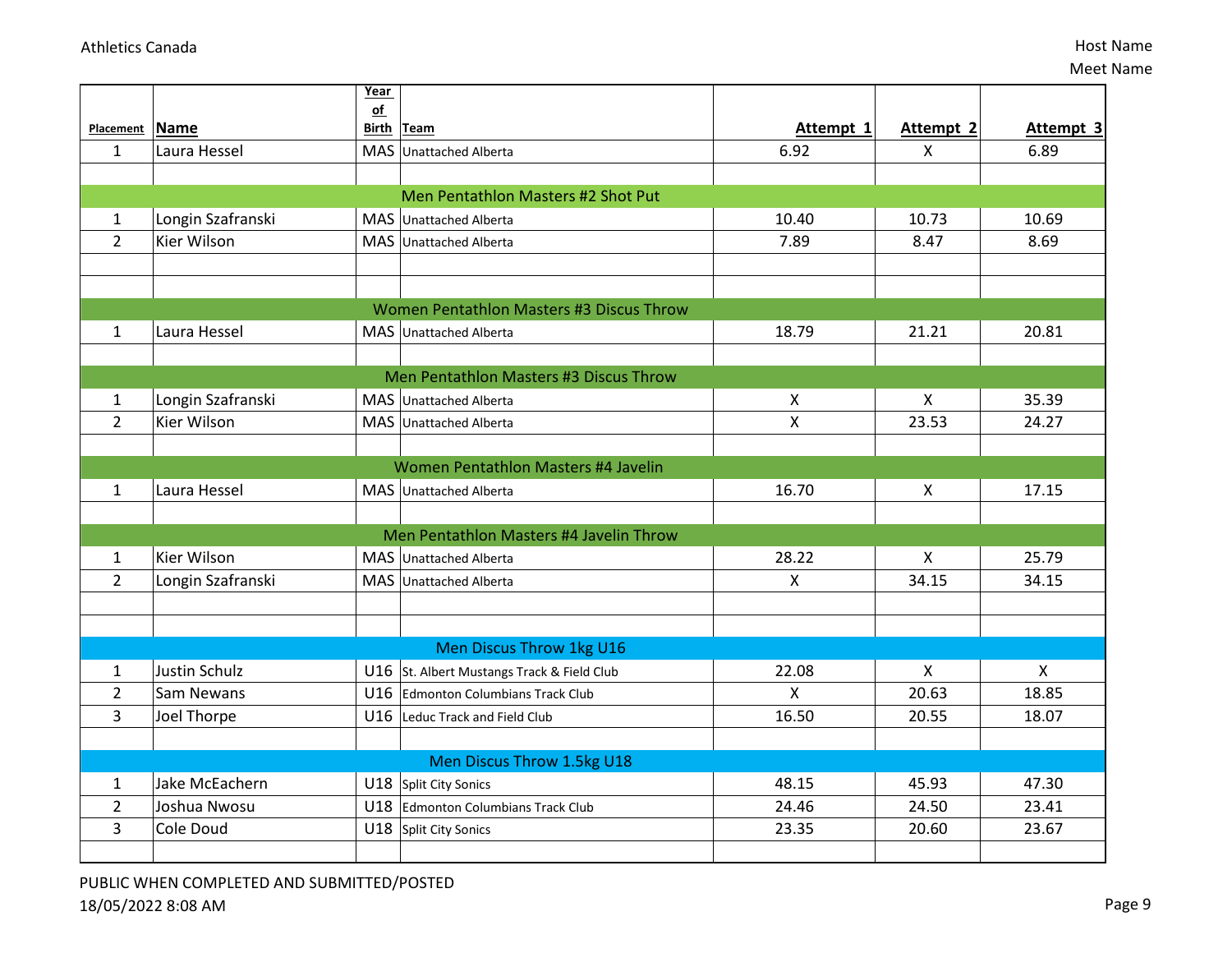| Attempt 4 | Attempt 5          | Attempt 6          | <b>Best</b> |  |
|-----------|--------------------|--------------------|-------------|--|
|           |                    |                    | 6.92        |  |
|           |                    |                    |             |  |
|           |                    |                    |             |  |
|           |                    |                    | 10.73       |  |
|           |                    |                    | 8.69        |  |
|           |                    |                    |             |  |
|           |                    |                    |             |  |
|           |                    |                    |             |  |
|           |                    |                    | 21.21       |  |
|           |                    |                    |             |  |
|           |                    |                    |             |  |
|           |                    |                    | 35.39       |  |
|           |                    |                    | 24.27       |  |
|           |                    |                    |             |  |
|           |                    |                    |             |  |
|           |                    |                    | 17.15       |  |
|           |                    |                    |             |  |
|           |                    |                    |             |  |
|           |                    |                    | 28.22       |  |
|           |                    |                    | 34.15       |  |
|           |                    |                    |             |  |
|           |                    |                    |             |  |
| 24.70     | $\pmb{\mathsf{X}}$ | $\pmb{\mathsf{X}}$ | 24.70       |  |
| X         | 21.17              | 21.34              | 21.34       |  |
| 20.16     | 21.14              | X                  | 21.14       |  |
|           |                    |                    |             |  |
|           |                    |                    |             |  |
| 48.83     | 49.06              | 48.65              | 49.06       |  |
| 25.76     | 23.34              | 21.70              | 25.76       |  |
| 22.30     | 23.57              | 21.29              | 23.67       |  |
|           |                    |                    |             |  |
|           |                    |                    |             |  |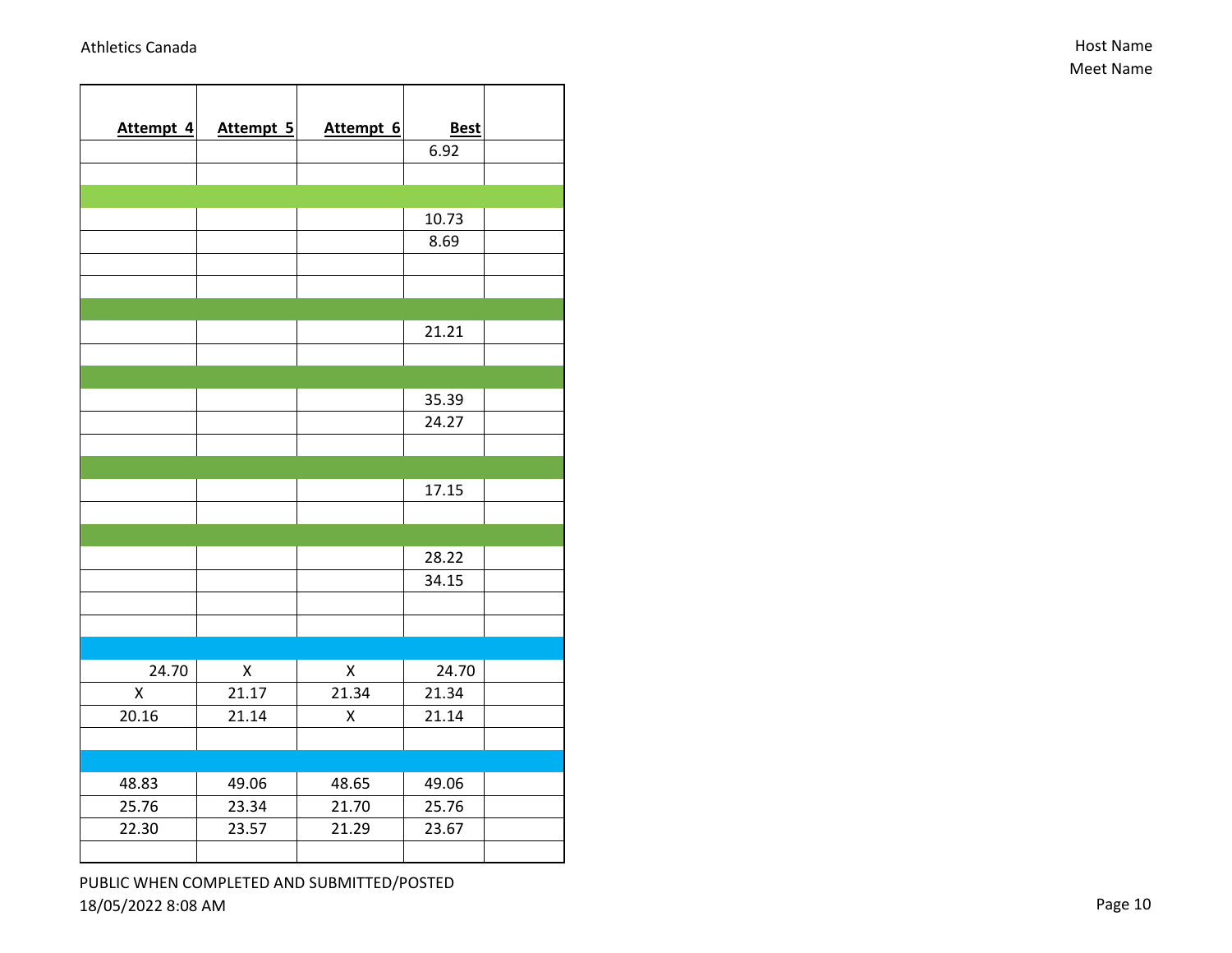|                |                        | Year            |                                            |                |                           |                    |
|----------------|------------------------|-----------------|--------------------------------------------|----------------|---------------------------|--------------------|
| Placement Name |                        | of              | Birth Team                                 | Attempt 1      | Attempt 2                 | Attempt 3          |
|                |                        |                 | Women Javelin Throw 500kg U16              |                |                           |                    |
| $\mathbf{1}$   | Andrea Jacob           | U16             | Leduc Track and Field Club                 | 19.07          | 19.84                     | 22.08              |
|                |                        |                 |                                            |                |                           |                    |
|                |                        |                 |                                            |                |                           |                    |
|                |                        |                 | Women Javelin Throw 500kg U18              |                |                           |                    |
| $\mathbf{1}$   | Lauren Dellezay        |                 | U18 Leduc Track and Field Club             | 25.68          | $\boldsymbol{\mathsf{X}}$ | X                  |
|                |                        |                 |                                            |                |                           |                    |
|                |                        |                 | Women Javelin Throw 600kg U20              |                |                           |                    |
| $\mathbf{1}$   | Lauryn Morris          |                 | U20 Unattached Alberta                     | $\pmb{\times}$ | 30.25                     | $\pmb{\mathsf{X}}$ |
| $\overline{2}$ | <b>Avery Sluik</b>     | U20             | Edmonton Columbians Track Club             | 23.44          | 25.19                     | 27.78              |
|                |                        |                 |                                            |                |                           |                    |
|                |                        |                 | <b>Women Javelin Throw Masters</b>         |                |                           |                    |
| $\mathbf{1}$   | Laura Hessel           |                 | MAS Unattached Alberta                     | 18.63          | 18.05                     | 17                 |
|                |                        |                 |                                            |                |                           |                    |
|                |                        |                 | <b>Men Discus Masters</b>                  |                |                           |                    |
| 1              | Longin Szafranski      |                 | MAS Unattached Alberta                     | 33.29          | $\boldsymbol{\mathsf{X}}$ | $\mathsf{X}$       |
| $\overline{2}$ | <b>Dallas Kendrick</b> |                 | MAS Edmonton Columbians Track Club         | $\mathsf{X}$   | X                         | 24.94              |
|                |                        |                 |                                            |                |                           |                    |
|                |                        |                 | <b>Men Discus Throw 2kg Senior</b>         |                |                           |                    |
| $\mathbf{1}$   | Erik Salamon           | <b>SEN</b>      | Running Wild Athletics Club                | 36.62          | 36.47                     | 37.75              |
|                |                        |                 |                                            |                |                           |                    |
|                |                        |                 | Men Discus Throw 1.75kg U20                |                |                           |                    |
| 1              | <b>Tristan Friesen</b> | U20             | Medicine Hat Panthers Track And Field Club | $\pmb{\times}$ | $\pmb{\times}$            | $\pmb{\times}$     |
| $\overline{2}$ | <b>Riley Friesen</b>   | U <sub>20</sub> | Medicine Hat Panthers Track And Field Club | 31.71          | 31.50                     | 32.06              |
| 3              | Logan Shaver           |                 | U20 Edmonton Columbians Track Club         | X              | $\boldsymbol{\mathsf{X}}$ | X                  |
|                |                        |                 |                                            |                |                           |                    |
|                |                        |                 | Men Javelin Throw 600kg U16                |                |                           |                    |
| $\mathbf{1}$   | <b>Breaux Wilson</b>   | U16             | <b>Edmonton International Track Club</b>   | 27.04          | 25.16                     | 28.70              |
|                |                        |                 |                                            |                |                           |                    |
|                |                        |                 |                                            |                |                           |                    |
|                |                        |                 | Men Javelin Throw 700kg U18                |                |                           |                    |
| $\mathbf{1}$   | Nikolai Tchwsnokov     |                 | U18 Edmonton International Track Club      | 39.19          | 36.54                     | 37.29              |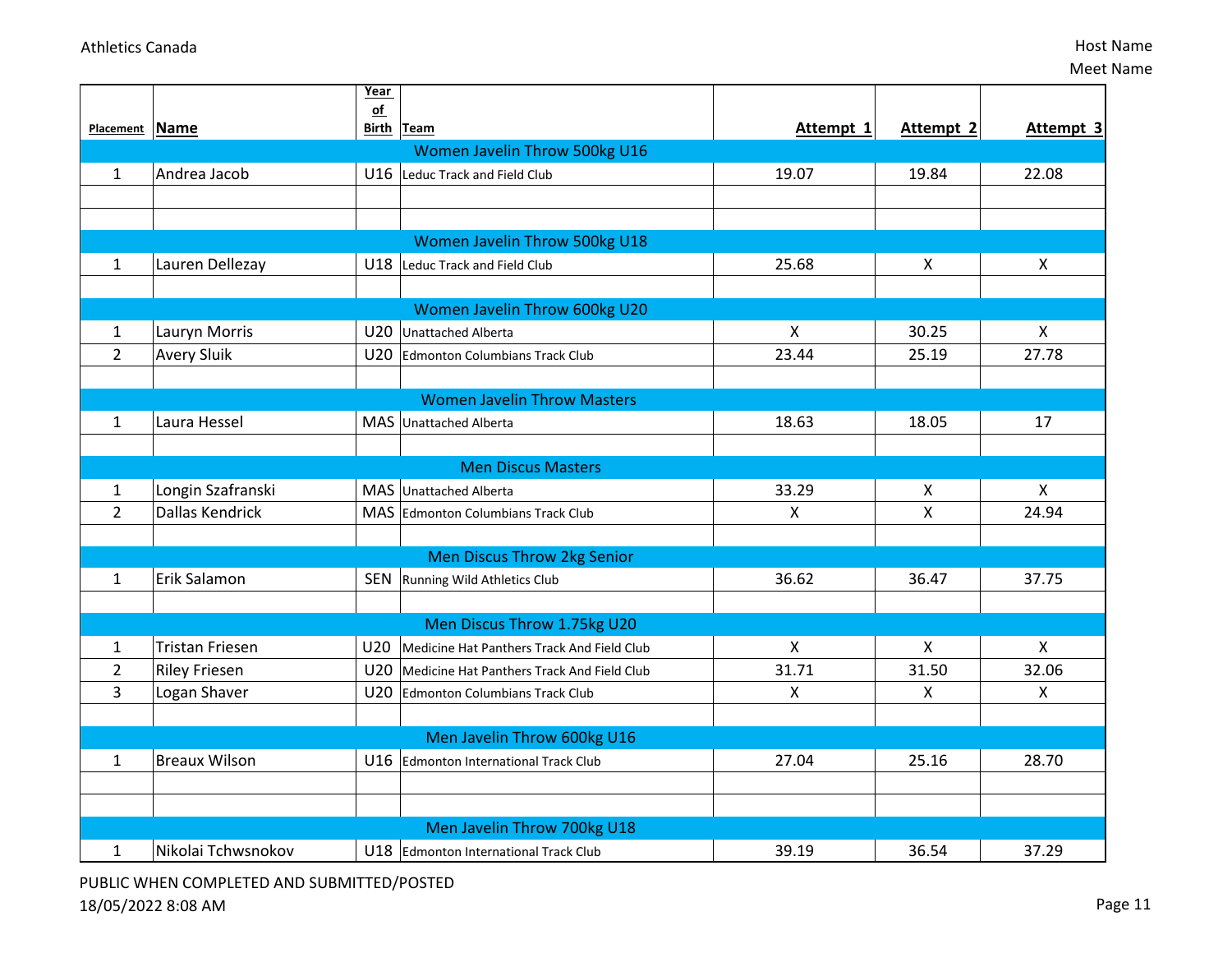| Attempt 4 | Attempt 5          | Attempt 6 | <b>Best</b> |  |
|-----------|--------------------|-----------|-------------|--|
|           |                    |           |             |  |
| 22.95     | 19.72              | 20.69     | 22.95       |  |
|           |                    |           |             |  |
|           |                    |           |             |  |
| 22.64     | Χ                  | Χ         | 25.68       |  |
|           |                    |           |             |  |
|           |                    |           |             |  |
| 28.73     | $\pmb{\mathsf{X}}$ | X         | 30.25       |  |
| 24.83     | 24.02              | 24.88     | 27.78       |  |
|           |                    |           |             |  |
|           |                    |           |             |  |
| 19.32     | $16.25 \,   X$     |           | 19.32       |  |
|           |                    |           |             |  |
|           |                    |           |             |  |
| Χ         | 34.30              | 33.05     | 34.30       |  |
| 24.94     | 25.24              | 25.89     | 25.89       |  |
|           |                    |           |             |  |
|           |                    |           |             |  |
| 37.12     | 37.67              | 38.50     | 38.50       |  |
|           |                    |           |             |  |
|           |                    |           |             |  |
| 35.29     | 41.46              | X         | 41.46       |  |
| 31.67     | 33.38              | X         | 33.38       |  |
| Χ         | 25.00              | 18.86     | 25.00       |  |
|           |                    |           |             |  |
| Χ         | 24.23              | 28.10     | 28.70       |  |
|           |                    |           |             |  |
|           |                    |           |             |  |
|           |                    |           |             |  |
| 34.05     | 32.41              | 38.83     | 39.19       |  |
|           |                    |           |             |  |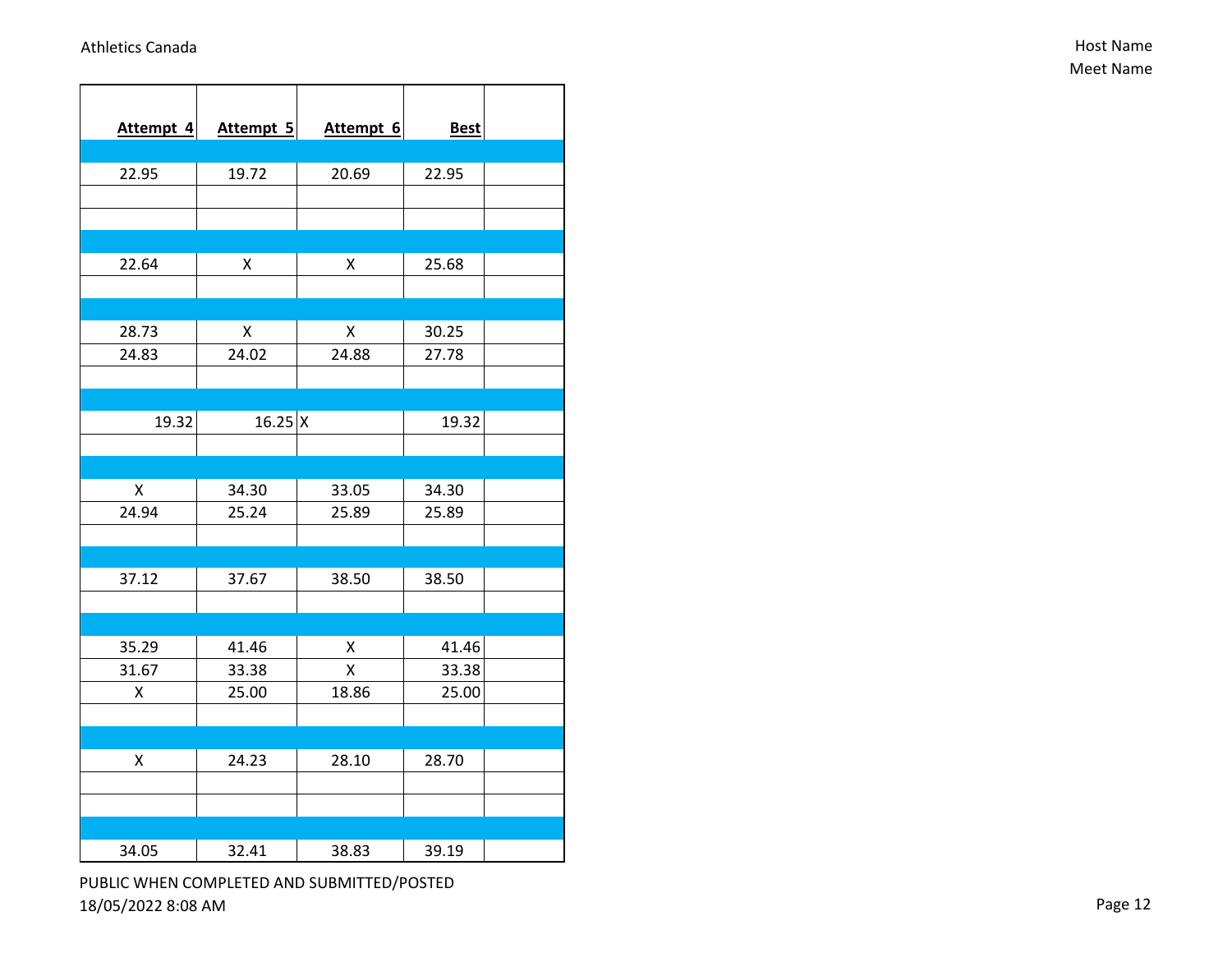|                |                                   | Year          |                                                |                           |              |                           |
|----------------|-----------------------------------|---------------|------------------------------------------------|---------------------------|--------------|---------------------------|
| Placement Name |                                   | $\mathsf{of}$ | Birth Team                                     | Attempt 1                 | Attempt 2    | Attempt 3                 |
| $\overline{2}$ | Jake McEachern                    |               | U18 Split City Sonics                          | $\mathsf{x}$              | 26.64        | X                         |
| $\overline{3}$ | Joshua Nwosu                      |               | 22.84<br>U18 Edmonton Columbians Track Club    |                           | 23.59        | $\overline{\mathsf{X}}$   |
| 4              | Cole Doud                         |               | U18 Split City Sonics                          | 10.87                     | 13.24        | 13.16                     |
|                |                                   |               |                                                |                           |              |                           |
|                | Men Javelin Throw 800kg U20       |               |                                                |                           |              |                           |
| 1              | <b>Tristan Friesen</b>            | U20           | Medicine Hat Panthers Track And Field Club     | 36.31                     | 40.03        | $\mathsf{X}$              |
| $\overline{2}$ | <b>Riley Friesen</b>              |               | U20 Medicine Hat Panthers Track And Field Club | 22.36                     | 23.27        | 22.38                     |
| $\overline{3}$ | Logan Shaver                      |               | U20 Edmonton Columbians Track Club             | 20.03                     | 22.92        | $\boldsymbol{\mathsf{X}}$ |
|                |                                   |               |                                                |                           |              |                           |
|                |                                   |               | Men Javelin Throw 800kg Senior                 |                           |              |                           |
| $\mathbf{1}$   | Stephen Arychuk                   | <b>SEN</b>    | Edmonton Columbians Track Club                 | 28.67                     | 25.52        | 29.05                     |
|                |                                   |               |                                                |                           |              |                           |
|                |                                   |               | <b>Men Javelin Throw Masters</b>               |                           |              |                           |
| $\mathbf{1}$   | Kier Wilson                       |               | MAS Unattached Alberta                         | 31.16                     | X            | 33.7                      |
| $\overline{2}$ | Longin Szafranski                 |               | MAS Unattached Alberta                         | 27.52                     | 27.15        | $\mathsf{X}$              |
|                |                                   |               |                                                |                           |              |                           |
|                | <b>Women Discus Throw 1Kg U20</b> |               |                                                |                           |              |                           |
| 1              | Lauryn Morris                     |               | U20 Unattached Alberta                         | 30.96                     | 28.38        | $\mathsf{X}$              |
| $\overline{2}$ | Lauren Friesen                    |               | U20 St. Albert Mustangs Track & Field Club     | 23.00                     | 27.55        | 26.87                     |
| 3              | <b>Avery Sluik</b>                |               | U20 Edmonton Columbians Track Club             | 25.36                     | 21.50        | 21.03                     |
| 4              | Nicole Nilsson                    |               | U20 Split City Sonics                          | 19.94                     | 20.90        | 19.75                     |
|                |                                   |               |                                                |                           |              |                           |
|                |                                   |               |                                                |                           |              |                           |
|                | <b>Women Discus Throw 1Kg U16</b> |               |                                                |                           |              |                           |
| 1              | Sydney Kube                       |               | U16 St. Albert Mustangs Track & Field Club     | X                         | $\mathsf{X}$ | 11.98                     |
| $\overline{2}$ | Gabrielle Kube                    |               | U16 St. Albert Mustangs Track & Field Club     | $\boldsymbol{\mathsf{X}}$ | 8.47         | $\mathsf{X}$              |
|                |                                   |               |                                                |                           |              |                           |
|                | <b>Women Discus Throw 1Kg U18</b> |               |                                                |                           |              |                           |
| $\mathbf{1}$   | Lauren Dellezay                   |               | U18 Leduc Track and Field Club                 | 23.09                     | 21.81        | 21.83                     |
|                |                                   |               |                                                |                           |              |                           |
|                |                                   |               |                                                |                           |              |                           |
|                |                                   |               | <b>Women Discus Throw Masters</b>              |                           |              |                           |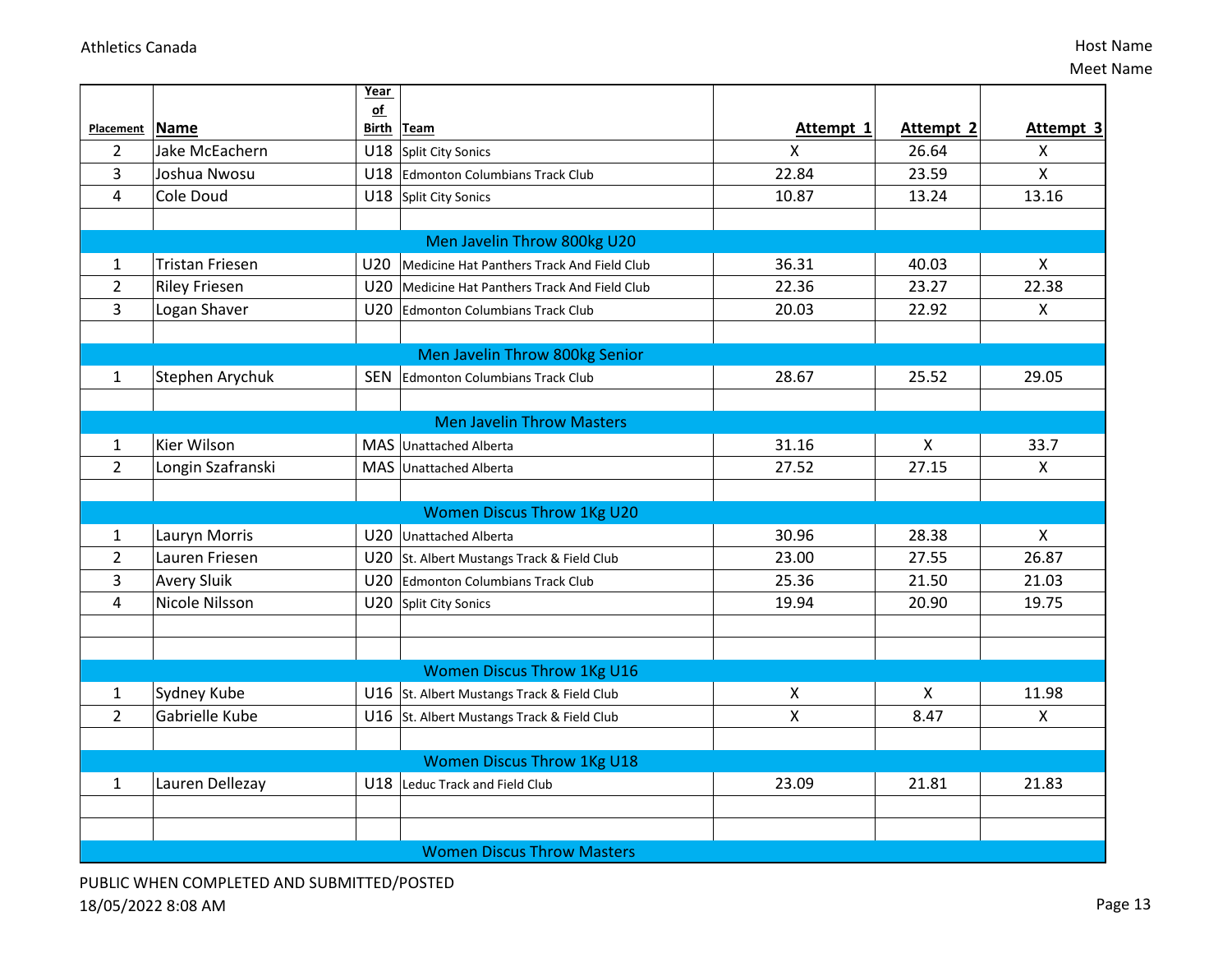| Attempt 4 | Attempt 5 | Attempt 6 | <b>Best</b> |  |
|-----------|-----------|-----------|-------------|--|
| 29.83     | x         | 27.17     | 29.83       |  |
| 24.37     | 24.23     | 18.40     | 24.37       |  |
| 17.02     | 18.80     | 18.11     | 18.80       |  |
|           |           |           |             |  |
|           |           |           |             |  |
| 42.69     | Χ         | Χ         | 42.69       |  |
| 24.80     | 24.22     | 23.26     | 24.80       |  |
| 23.74     | 23.24     | 23.56     | 23.74       |  |
|           |           |           |             |  |
|           |           |           |             |  |
| 29.28     | Χ         | X         | 29.28       |  |
|           |           |           |             |  |
|           |           |           |             |  |
| 34.07     | 34.23     | 34.41     | 34.41       |  |
| 25.29     | х         | X         | 27.52       |  |
|           |           |           |             |  |
|           |           |           |             |  |
| 28.08     | 26.42     | 24.25     | 30.96       |  |
| 27.47     | 23.82     | 25.62     | 27.55       |  |
| Χ         | 18.65     | Χ         | 25.36       |  |
| Χ         | 20.24     | Χ         | 20.90       |  |
|           |           |           |             |  |
|           |           |           |             |  |
|           |           |           |             |  |
| 12.89     | 12.45     | 13.94     | 13.94       |  |
| Χ         | 9.72      | 10.97     | 10.97       |  |
|           |           |           |             |  |
|           |           |           |             |  |
| 22.03     | Χ         | 23.27     | 23.27       |  |
|           |           |           |             |  |
|           |           |           |             |  |
|           |           |           |             |  |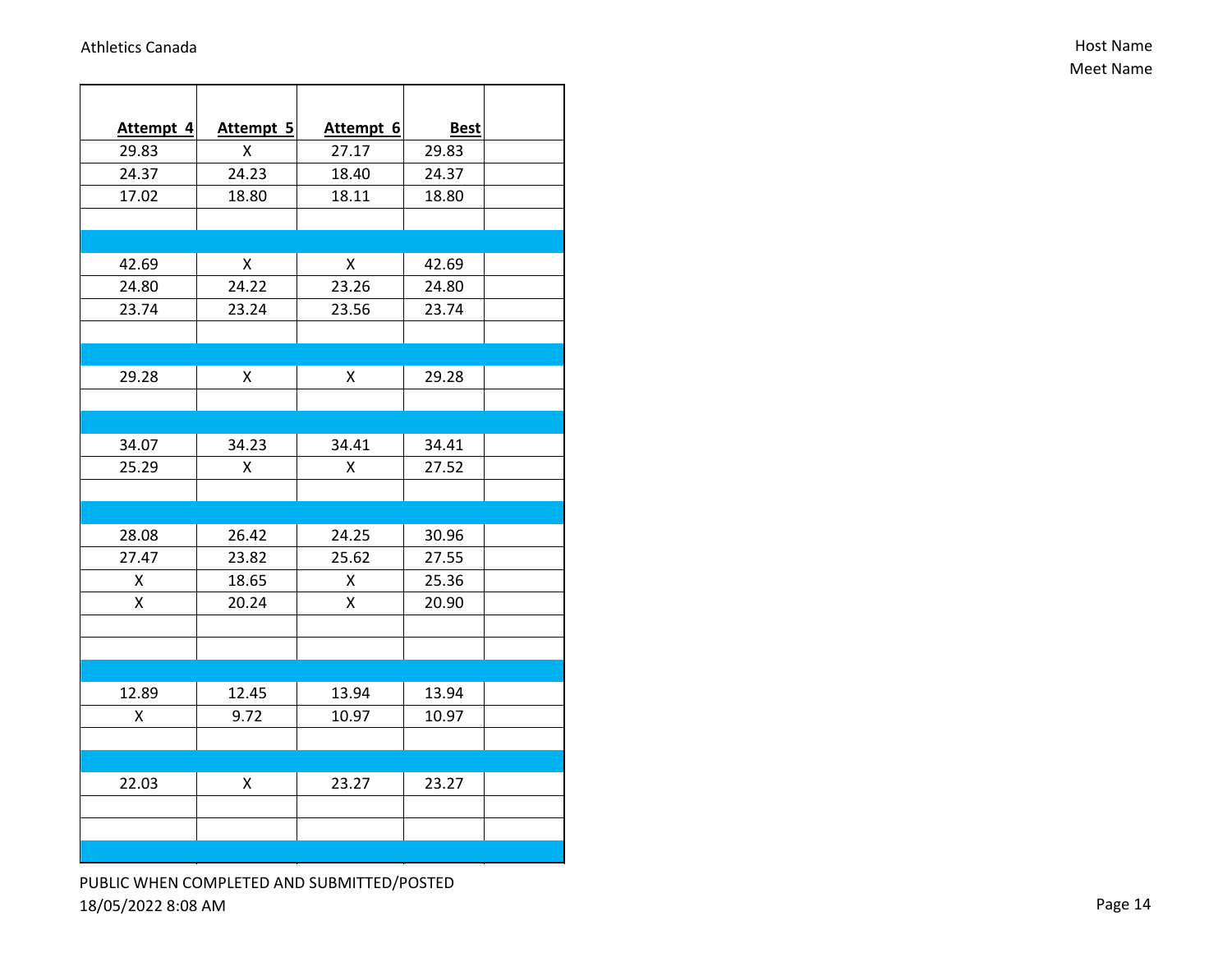|                                       |                   | Year<br><u>of</u>                       |           |                  |           |  |
|---------------------------------------|-------------------|-----------------------------------------|-----------|------------------|-----------|--|
| Placement                             | Name              | Birth Team                              | Attempt 1 | <b>Attempt 2</b> | Attempt 3 |  |
|                                       | Laura Hessel      | MAS Unattached Alberta                  | 21.09     | 20.94            | 20.76     |  |
|                                       |                   |                                         |           |                  |           |  |
|                                       |                   | Women Pentathlon Masters #5Weight Throw |           |                  |           |  |
|                                       | Laura Hessel      | MAS Unattached Alberta                  | Χ         | 10.53            | 10.12     |  |
|                                       |                   |                                         |           |                  |           |  |
| Men Pentathlon Masters #5Weight Throw |                   |                                         |           |                  |           |  |
|                                       | Kier Wilson       | MAS Unattached Alberta                  | 12.79     | 14.30            |           |  |
|                                       | Longin Szafranski | MAS Unattached Alberta                  | v<br>∧    | $\checkmark$     | 12.07     |  |